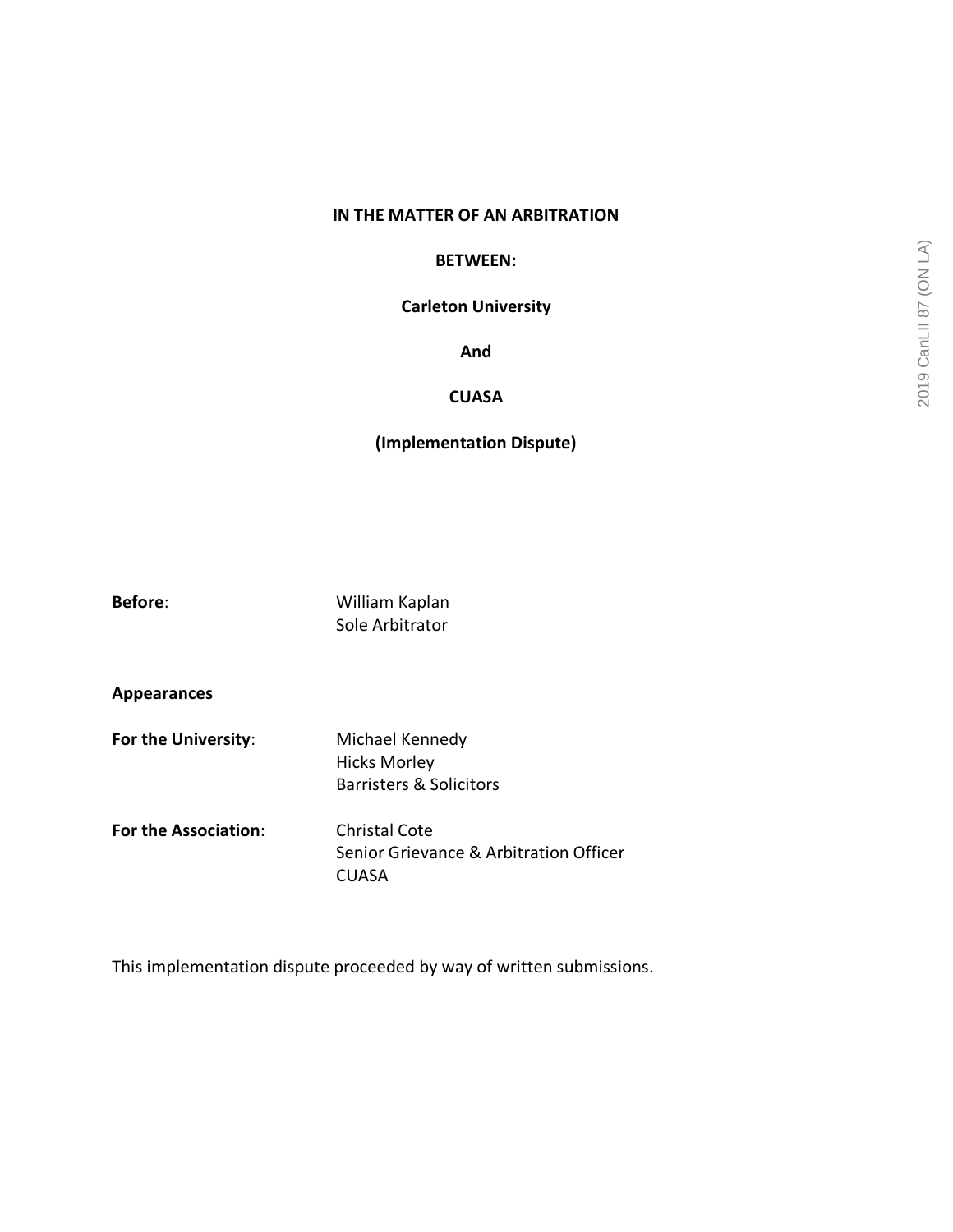#### **Award**

On May 27, 2018, Carleton University and CUASA (hereafter "the University" and "the Association") entered into Minutes of Settlement resolving the terms of their successor collective agreement; one with a term of May 1, 2017 to April 30, 2021. The Minutes of Settlement stated that unless otherwise specified, "this agreement shall be retroactive to the date of ratification." The date of ratification was June 12, 2018. As the mediator in this round of collective bargaining, and at the request of the parties, I remained seized to hear and decide any implementation issues that arose. As it happens, an implementation issue did arise, and it proceeded first to a conference call held on November 15, 2018 and then by way of written submissions, a process that was completed on December 21, 2018.

#### **Issue in Dispute**

In the Association's submission, the question to be determined is whether Article 13.4(b)(i) should be implemented in accordance with the Minutes of Settlement, i.e. the ratification date, or whether it should be governed by Article 33 (to be renumbered Article 32 in the 2017-22 collective agreement). This is important because Article 13.4(b)(i) contains provisions dealing with instructor workload averaging. Accordingly, if the University's position was maintained, instructors would lose the benefit of the provision. For its part, the University takes the position that the Minutes of Settlement and its specific retroactive date are crystal clear and governing.